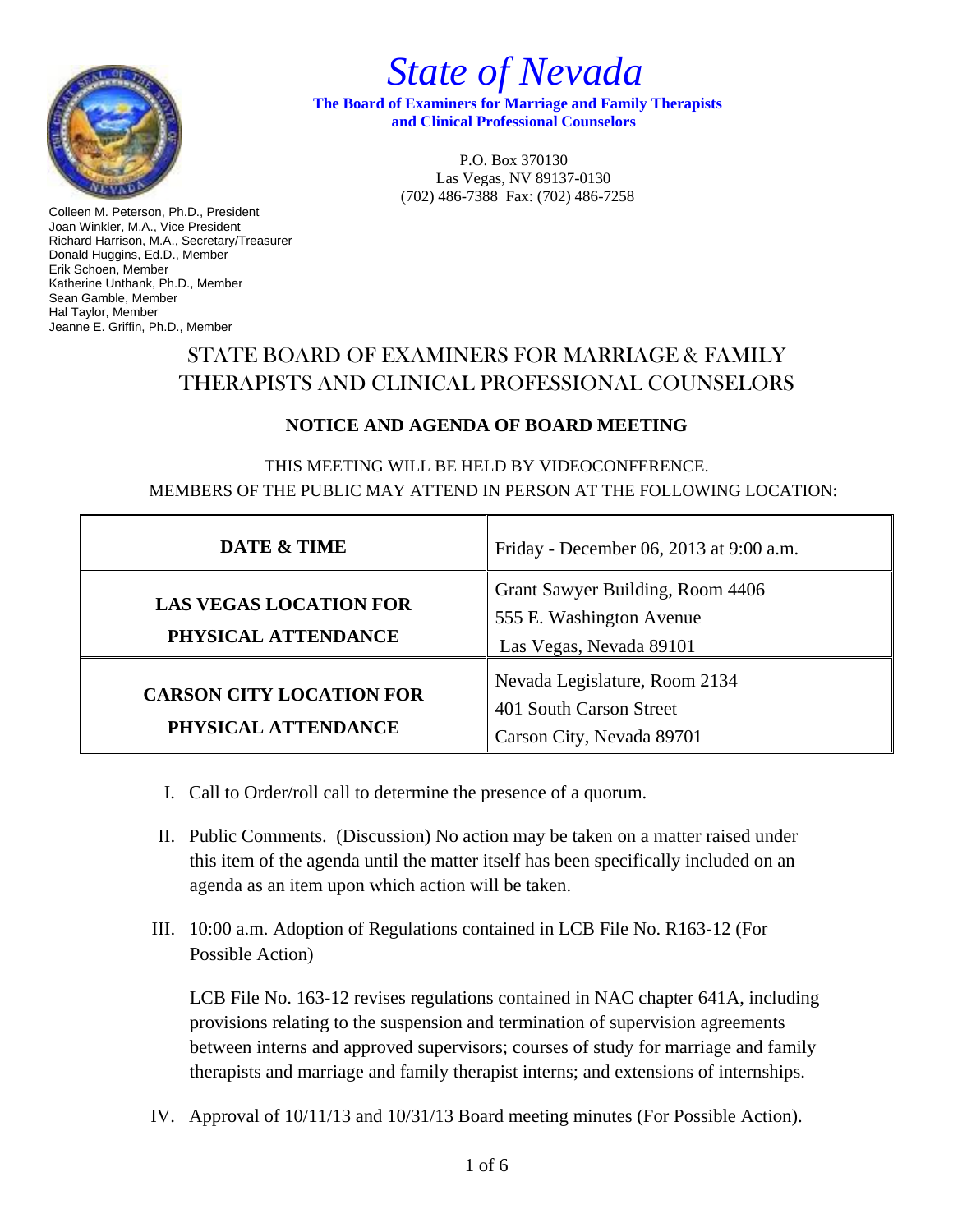V. Approve candidates for licensure as Clinical Professional Counselors (CPCs) or CPC-Interim Permits (For Possible Action)

Mr. Jason Hunsaker (CPC-IP 7/27/13) (OK LPC 8/5/11 - 8/31/13) (Exam Passed) (For Possible Action)

- VI. Mr. Frank Bales, MFT-Intern, petitions the Board to sit for the National MFT exam in the January-February 2014 window. (For Possible Action)
- VII. Ms. Lauren Stevens, MFT-Interim Permit petitions the Board to approve an extension to her Interim Permit due to a technicality preventing her from taking the exam this last October – November 2013 test window. (For Possible Action)
- VIII. The following individuals petition the Board to approve them as a Primary Supervisor for MFT-Interns. (For Possible Action)

Mr. William Arndt MFT Supv – J. Harris Course – Yes Certificate – Yes

- IX. The following MFT-Interns and CPC-Interns petitioned the Board for approval of an extension of their internship. (For possible action as to each of the following individuals) Ms. Zella Childs MF-Intern 12-10-10 (For Possible Action)
- X. Ms. Ramona Beasley, MFT Supervisor petitions the Board to approve her to supervise a seventh intern for six months. (For Possible Action)
- XI. Ms. Marj Buchholz, MFT Supervisor, who was granted permission to supervise seven interns on 7/26/13, petitions the Board to place her MFT-intern Yu-Jung Liu on maternity leave in order to approve Ms. Jillian Hammontree, as a new supervisee from 12/23/13 – 2/28/14. (For Possible Action)
- XII. Ms. Capa Casale, MFT Supervisor petitions the Board to approve her to supervise a seventh intern. (For Possible Action)
- XIII. Approve new interns and internships: (For possible action as to each of the following individuals)

## **Reno**

| Ms. Kelly Edmundson (MFT-Intern) | Primary – Elizabeth Dear*      |
|----------------------------------|--------------------------------|
|                                  | Secondary – Allan Ritchie*     |
|                                  | (For Possible Action)          |
| Ms. Jeanne Molloy (MFT-Intern)   | Primary – Arthur Brown $III^*$ |
|                                  | (For Possible Action)          |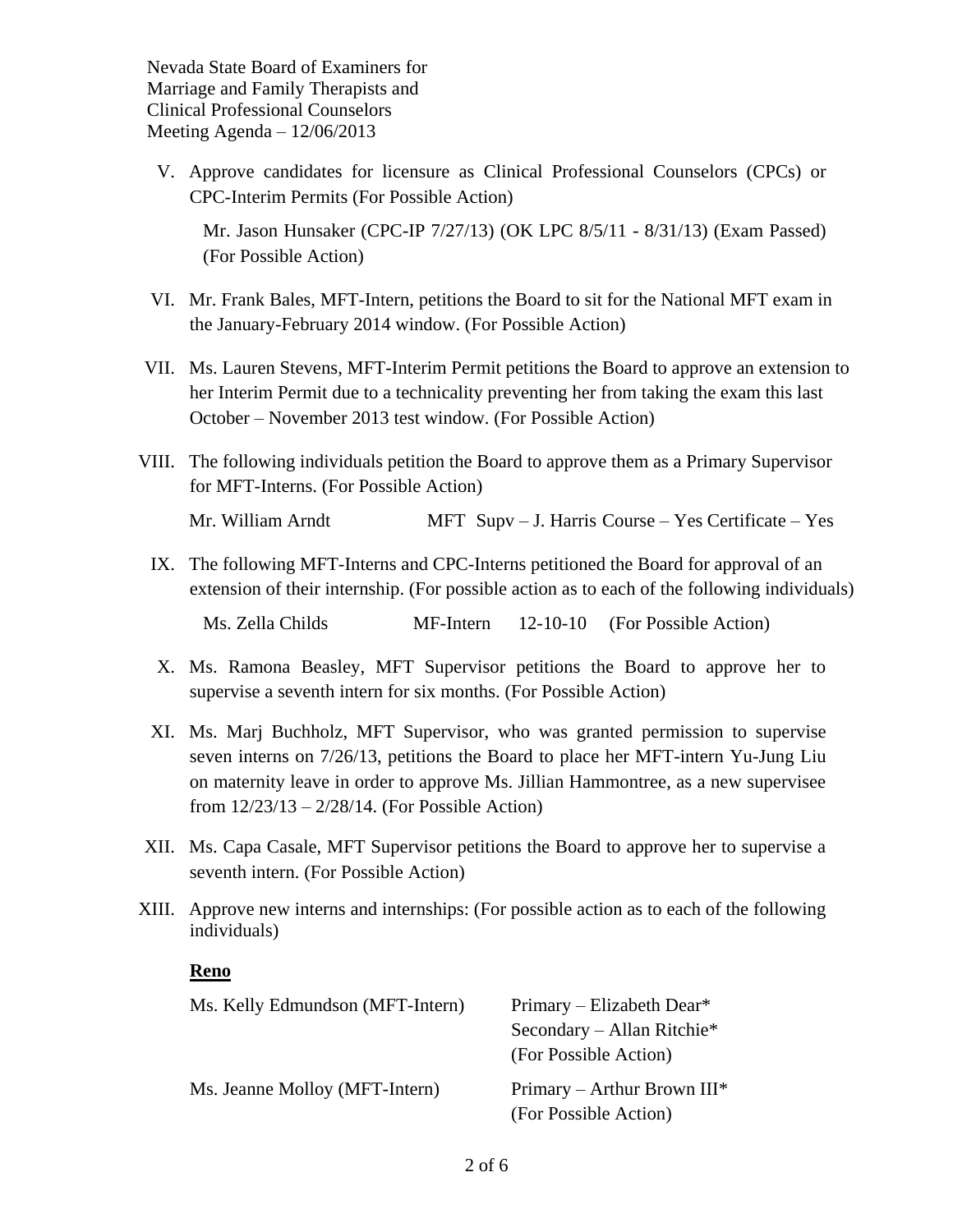| Ms. Ellen Johnson (MFT-Intern)      | Primary – Cynthia Baldwin*<br>Secondary – Ron Marrujo (MFT 15 yrs)<br>(For Possible Action) |
|-------------------------------------|---------------------------------------------------------------------------------------------|
| Ms. Jill Pellicciarini (MFT-Intern) | Primary – Capa Casale*<br>(For Possible Action)                                             |
| Ms. Elizabeth Scott (MFT-Intern)    | Primary – Chuck Holt*<br>(For Possible Action)                                              |
| Ms. Lisa Walker (CPC-Intern)        | Primary - Trudy Gilbert-Elliot*<br>(For Possible Action)                                    |
| <b>Las Vegas</b>                    |                                                                                             |
| Ms. Teri Alford (CPC-Intern)        | Primary – Mandie Kelel*<br>Secondary – Sue Daniel (MFT 22 yrs)<br>(For Possible Action)     |
| Mr. Caleb Brooks (MFT-Intern)       | Primary – Nancy Hunterton*<br>(For Possible Action)                                         |
| Ms. Becky Cree (MFT-Intern)         | Primary – Dorothy A. Paul*<br>(For Possible Action)                                         |
| Ms. Angela Eaves (MFT-Intern)       | Primary – Lynne Berardi*<br>Secondary - Dean Sanner*<br>(For Possible Action)               |
| Ms. Jillian Hammontree (MFT-Intern) | Primary – Marjorie Buchholz*<br>Secondary - Dean Sanner*<br>(For Possible Action)           |
| Ms. Chanda Kelly (CPC-Intern)       | Primary - Joan Vlach*<br>(For Possible Action)                                              |
| Ms. Irene Kusko (CPC-Intern)        | Primary $-$ *<br>(For Possible Action)                                                      |
| Ms. Icia Reid-Sandulak (MFT-Intern) | Primary - Kelly Beach*<br>(For Possible Action)                                             |
| Ms. Adriana Santana (MFT-Intern)    | Primary – Jeanne E. Griffin*<br>Secondary – Dorothy Paul*<br>(For Possible Action)          |
| Ms. Marie Stokey (CPC-Intern)       | Primary - Kathy Shovlin*<br>(For Possible Action)                                           |
| Ms. Greta Wagner (CPC-Intern)       | Primary – Ronald Shaver*<br>(For Possible Action)                                           |
| * - Bd approved                     |                                                                                             |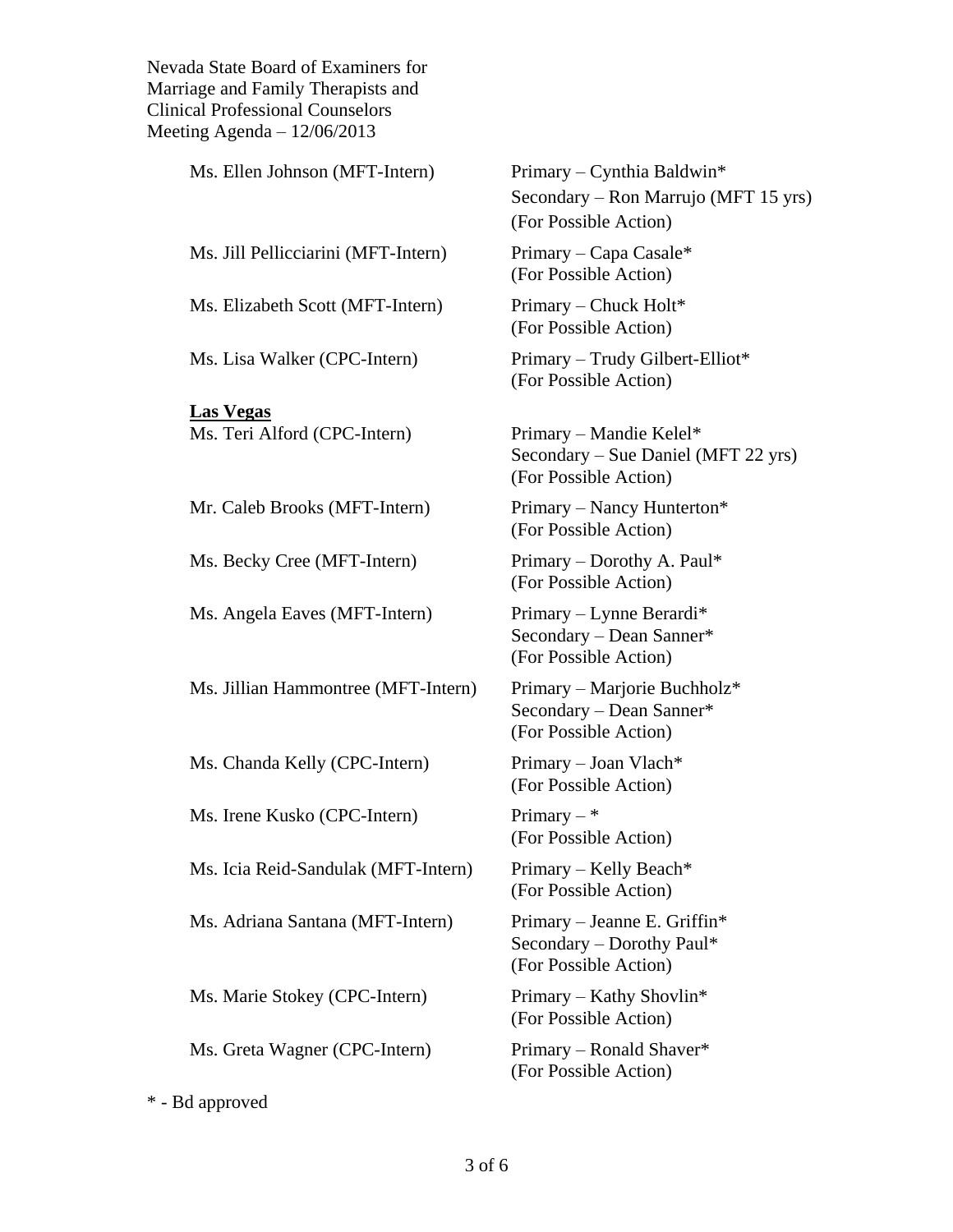XIV. The following Primary Supervisors inform the Board of their request for termination of Primary internship supervision with their interns: (For Possible Action)

| Ms. Andrea Krueger, MFT     | Ms. Michelle Heinz, MFT-Intern        |
|-----------------------------|---------------------------------------|
| Ms. Francesca Marshall, MFT | Ms. Wilma Simon, MFT-Intern           |
| Ms. Christine Rowe, MFT     | Ms. Jennifer Mihaloliakos, MFT-Intern |

- XV. Mr. Keith Lynch, MFT-Intern, is petitioning the Board to retroactively rescind his submission to change primary supervision from Dr. Huggins to Mr. Michael Hall, approved by the Board on October 11, 2013. (For Possible Actions)
- XVI. Approval of proposed changes/additions to internships: (For Possible Action as to each of the following individuals)

| Ms. Michelle Heinze (MFT-Intern)       | Primary - Francesca Marshall*<br>(For Possible Action)                                      |
|----------------------------------------|---------------------------------------------------------------------------------------------|
| Ms. Amy Martinez (MFT-Intern)          | Primary - Francesca Marshall*<br>(For Possible Action)                                      |
| Ms. Jennifer Mihaloliakos (MFT-Intern) | Primary – Richard Vande Voort*<br>Secondary - Roberta Vande Voort*<br>(For Possible Action) |
| Mr. Stephen Stepanovich (MFT-Intern)   | Primary – Josephine Mazzoli*<br>(For Possible Action)                                       |
| Mr. Harrison Allen (MFT-Intern)        | Secondary – Laura Simmons (MFT 11 yrs)<br>(For Possible Action)                             |
| Ms. Paulina Gantz (MFT-Intern)         | Secondary – Denise Everett (MFT 17 yrs)<br>(For Possible Action)                            |
| Ms. Milena Hernandez (MFT-Intern)      | Secondary – Kelly Beach*<br>Secondary - Josephine Mazzoli*<br>(For Possible Action)         |
| Ms. Katie Infante (MFT-Intern)         | Secondary – William Arndt (CPC 3 yrs)<br>(For Possible Action)                              |
| Ms. Edith Lira (MFT-Intern)            | Secondary – Constance Knight*<br>(For Possible Action)                                      |
| Ms. Sarah Longson (MFT-Intern)         | Secondary – Nancy Hunterton*<br>(For Possible Action)                                       |
| Mr. Tom Panian (MFT-Intern)            | Secondary - Thomas Harrison*<br>(For Possible Action)                                       |
| Ms. Danielle Pokroy (MFT-Intern)       | Secondary – Kathy Shovlin*<br>(For Possible Action)                                         |
|                                        |                                                                                             |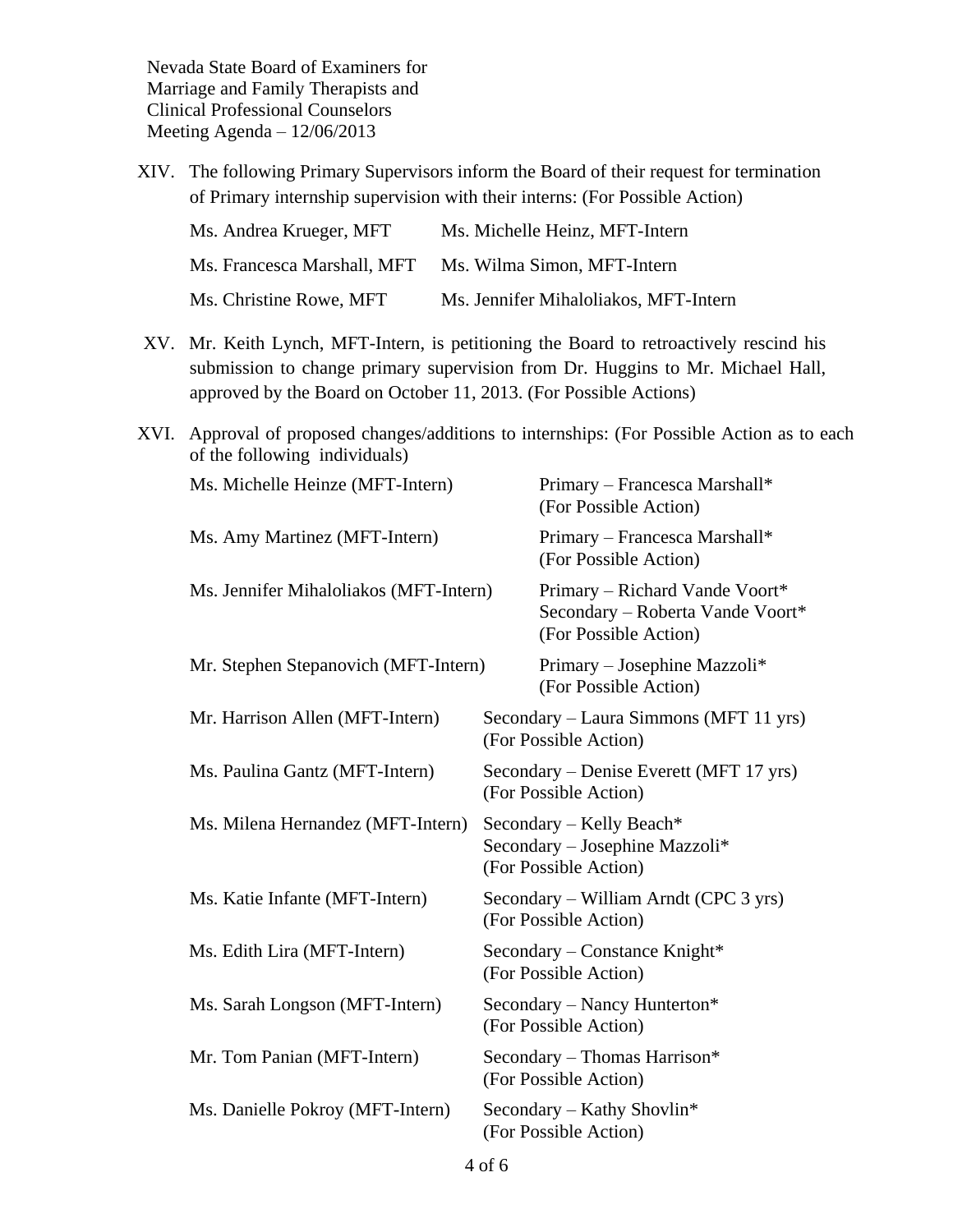| Ms. Debra Scofield (MFT-Intern) | Secondary – Laura Simmons (MFT 11 yrs)<br>(For Possible Action)  |
|---------------------------------|------------------------------------------------------------------|
| Ms. Diana Saunders (MFT-Intern) | Secondary – Gary Alexander*<br>(For Possible Action)             |
| Ms. Ashanti Shakir (MFT-Intern) | Secondary – Melinda Wiafe (CPC 30 days)<br>(For Possible Action) |

XVII. Approve receipt of minimum internship hours and approve for Marriage and Family Therapist and Clinical Professional Counselor licensure: (For Possible Action)

| Ms. Laura McAuliffe (MFT-Intern) | 3003.0 Total hours (Jacobsen)  |
|----------------------------------|--------------------------------|
| Mr. Wayne McAuliffe (MFT-Intern) | 3005.0 Total hours (Jacobson)  |
| Ms. Diana Saunders (MFT-Intern)  | 3008.0 Total hours (Hunterton) |
| Ms. Altamit Lewis (CPC-Intern)   | 3210.0 Total hours (Krueger)   |

- XVIII. Board to discuss changes to the Nevada Administrative Code Chapter 641A based on SB155. (For Possible Actions)
	- XIX. Ms. Louise Sutherland notifies the Board that she is no longer the site supervisor for CPC-Intern, JoAnne Krumpe. (For Possible Action)
	- XX. Update on office space acquisition progress. (For Possible Action)
	- XXI. Public Comments. No action may be taken on a matter raised under this item of the agenda until the matter itself has been specifically included on an agenda as an item upon which action will be taken. (Discussion)
- XXII. Items for future agendas. (Discussion)
	- A. Review dates for next Board Meeting. (For Possible Action)
	- B. Review dates for next intern interviews. (For Possible Action)
	- C. Review dates for Hearing/Adoption Meeting. (For Possible Action)
- XXIII. Adjournment. (For Possible Action)

NOTE: Items may be taken out of order.

- NOTE: Items may be combined for consideration
- NOTE: Items may be pulled or removed from the agenda at any time.